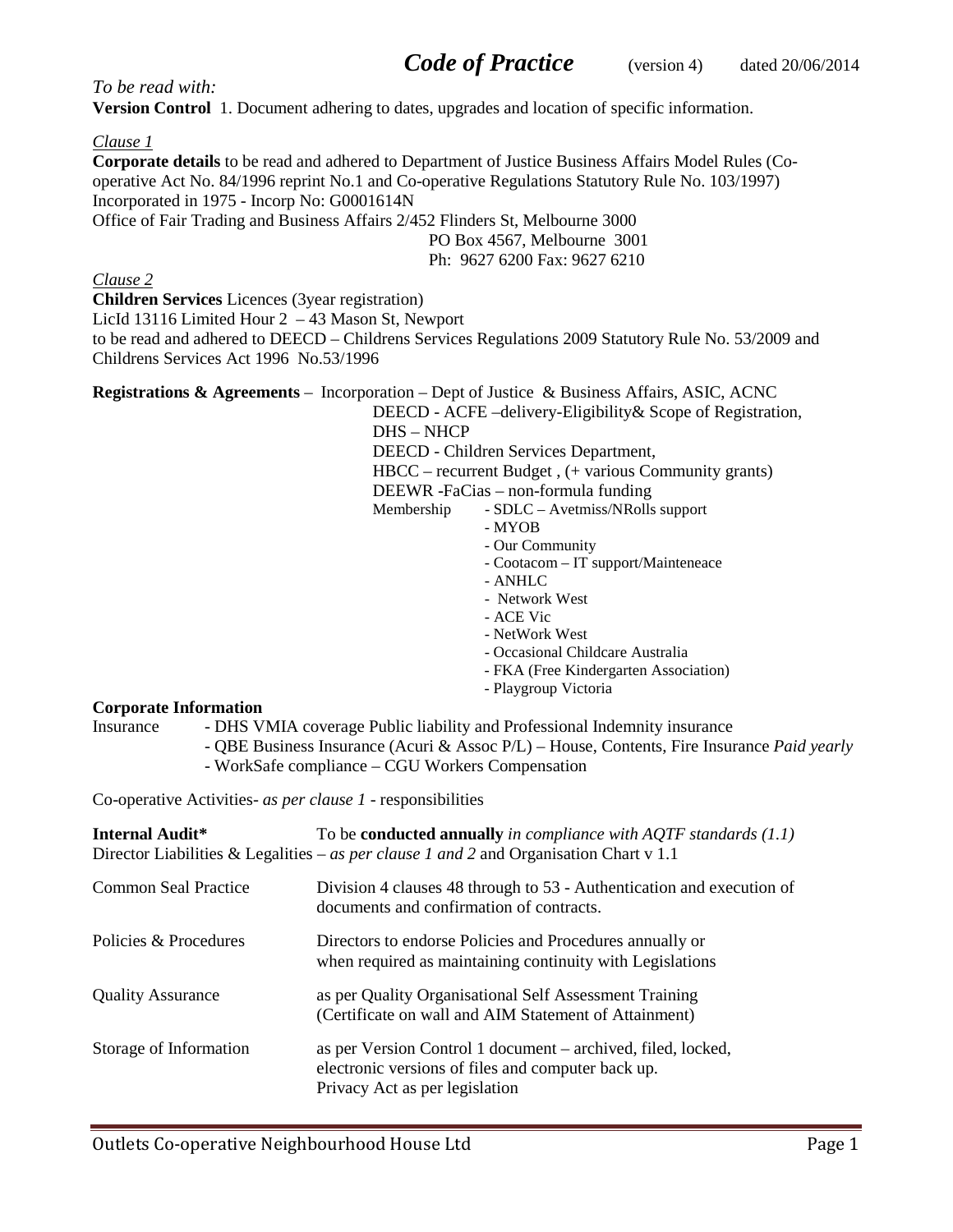| <b>Asset Register-</b> | Electronic and paper version to be up dated when new purchases a<br>acquired and when items become obsolete, in operable    |
|------------------------|-----------------------------------------------------------------------------------------------------------------------------|
| Course Curriculum $-$  | as per Scope and abiding to Service Agreements (Funding bodies criteria)<br>Pre-Accredited, General Prep or Adult Education |
|                        | Assessment and Training Plan, Enrolment sheets (maintained per term)                                                        |
|                        | Electronic registered SVTS. AVETMISS (NRolls)                                                                               |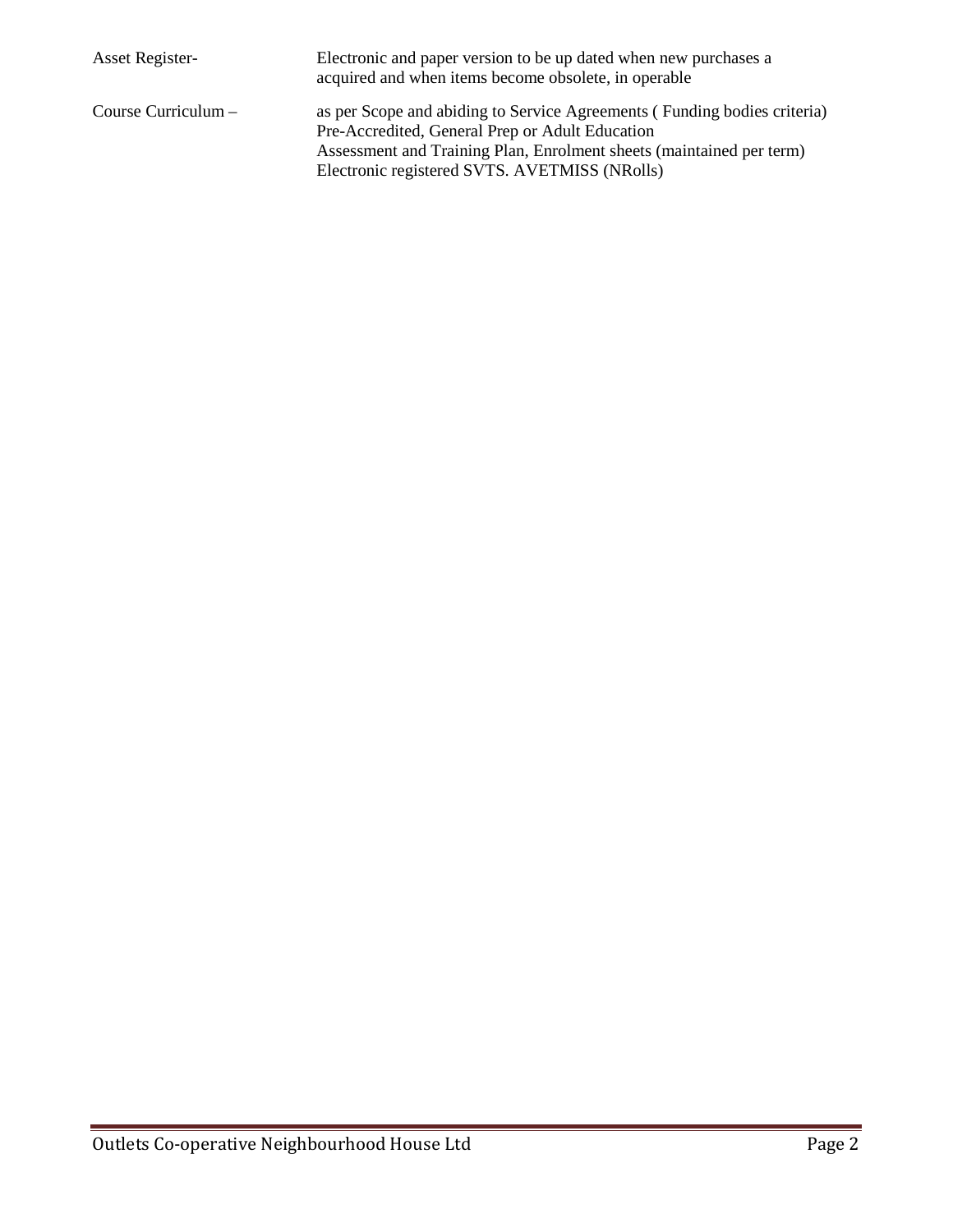# *Code of Practice*

## **Outlets Co-operative operates abiding to the following Acts and Regulations:**

- Co-operatives Act 1996 (No.84/1996), Co-operatives Regulations 1997 (Statutory Rule No.103/1997) & Model Rules (Annexure "A" adopted 26.10.1999) (non-trading Co-operative)
- Children's Services Act 1996 Statutory Rule No. 53/1996 and Children's Services Regulations 1998 – Statutory Rule No.59/1998
- ATO GST registered ABN and item 1.1 charitable institution status, ACNC

**Appointment of Directors/Board is as** Co-operative Act 1996 Part 9 – Division 1 "The Board" s.211 – s.219 and adopted Module Rules for a non-trading Co-operative

**Appointment of Staff:** as per Children' Services Regulations 1998 (CS Reg. 22)

Qualified Staff will be present at all times – for future employment of staff level of qualifications being Level 3 in Community Services – Children Studies, Childcare Worker level 3 and Childcare Assistant holding Childcare Level II (Casual staff and volunteers are appointed by Co-ordinator) "All" staff employed in Children' rooms are to hold **current Victorian Police Check**.

## **Appointment of Tutors/Facilitators: (Appointed by Co-ordinator)**

Tutors for accredited courses *must have* appropriate qualifications required by ACE standard. Tutors holding specific qualifications to enhance and support curriculum (minimum standard: Workplace Cert IV) Leisure and Recreation- crafts – Outlets encourages new "Tutors" to experience and pass their talents and skills to others.

Outlets encourage **house participation of parents/participants** without bias and offers volunteer positions and work experience within the childcare department, Tutoring, office and general house support. This is to encourage pathways to career selection, community worth and employment opportunities.

Job Descriptions, Agreements are formulated for all positions and where available Professional Development is offered to all House employees (Volunteers included)

## **Line Accountability:** *(to read in conjunction with Organisational Chart)*

All staff/volunteers are accountable to Co-ordinator on a needs arise basis.

Weekly staff meetings, with Duty Director present, to report back to Board on any issues unresolved. Debriefing for staff to be on daily basis and on needs arise basis, outside (skilled professionals) when required are called in. CEO to delegate.

Co-ordinator supervises all staff and volunteers on a daily basis.

Co-ordinator reports at Monthly Director Meetings with Directors on house and issues relating to operation and government bodies.

Co-ordinator has daily communication with elected weekly Duty Directors or CoM.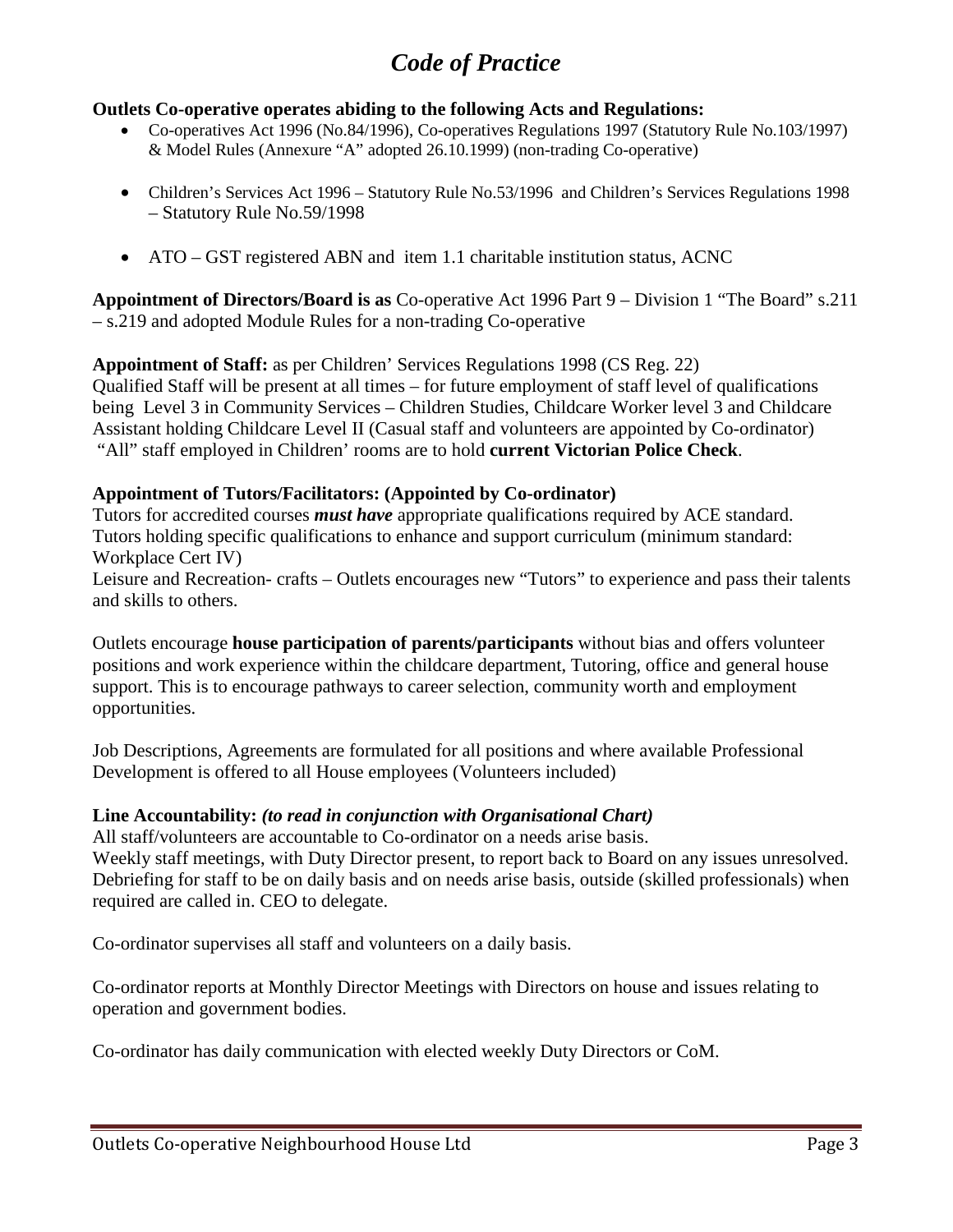# *Code of Practice*

## **The Committee:**

The CoM is diverse with selection of Board Members (promotes managing diversity) ie: Disabled, Ethnic background, employed, unemployed, students and for specific skills and expertise to enhance the growth and management of the House and community.

To delegate authority to CEO (Delegation of Authority) to seek funding from other sources for specific programs. Ie; Philanthropic Trusts to deliver appropriate courses to community that prevail through need analysis surveys and community requests.

#### **House daily objectives:**

Maintain affordable childcare for respite and other specific needs.

Encouraging participation and creating pathways for the community to work together, gaining self worth, empowerment and strengthening families (Statement of Purposes)

Maintaining, a non-threatening environment, to the whole of the community, (racial and religious tolerance policy), for assistance, redirection and referrals.

High use by NESB (Arabic Muslim) women and chn – assisting to enter into Further Education and transition into other community services.

High utilisation of Kindergarten by NESB chn –assisting with transition from home to schooling for children aged 3 and above.

### **Linkages:**

- Immediate response to Services ie: Melb City Mission, Human Services (Protective Services) and (Specialist team), Joans Place, Mollies House (Womens Refuge) for childcare relating to court or crisis situations and support to women in transition.
- In Kind support to Hobsons Bay Food Relief with donations and referrals for clients.
- Bi-Monthly meetings Bi monthly Co-ordinator Meeting (8 centers with in HBCC) to meet to discuss directions of community and issues arising at centers and for Co-ord support and lobbying.
- Quarterly (Annual) interagency meetings (All services in Hobsons Bay to familarise and network with each other on other services and to co-work together – joint projects and lobbying)
- Outlets manages bookings for Community Hall in Newport on behalf of Hobsons Bay city Council (as per agreement – in HBCC file) (takings 65% to HBCC, 35% to Outlets)
- Relocation of Groups to Newport Scout Hall (March 2014) Outlets manages on behalf of Scouts.
- Outlets sits on various Advisory committee of Hobsons Bay City Council